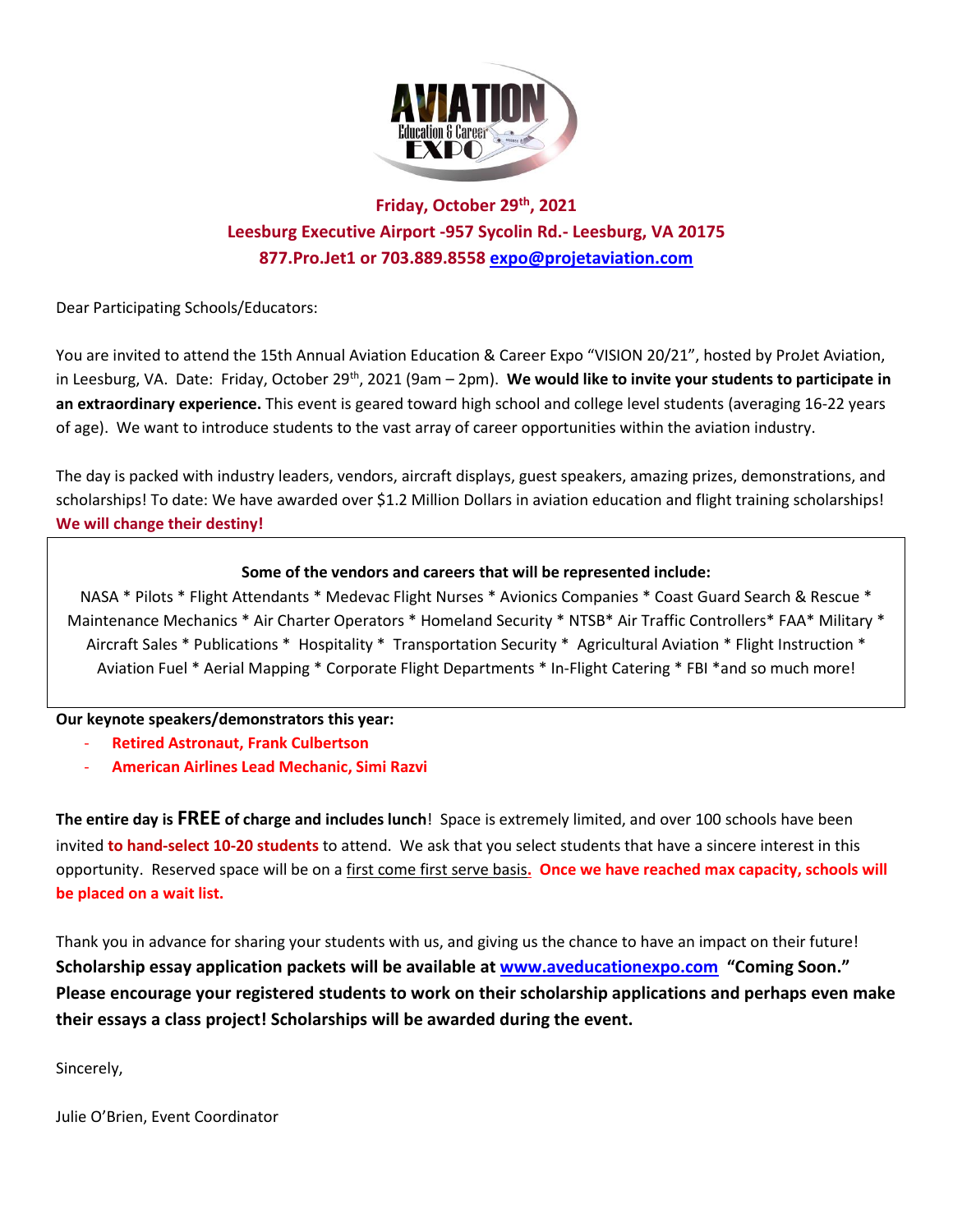# This form will HOLD seats for your school

# STUDENT REGISTRATION – Mandatory to hold space for your school Please return at your earliest convenience

| Homeschooled students and independent students may also register. Just indicate<br>that information in your registration. |  |
|---------------------------------------------------------------------------------------------------------------------------|--|

Please scan and email back to [expo@projetaviation.com](mailto:expo@projetaviation.com) Registration will be cut off when we reach full capacity.

|                       | I would like to have Expo committee members visit my school/class before the   |
|-----------------------|--------------------------------------------------------------------------------|
|                       | event to share Aviation Career Info and deliver helpful hints about successful |
| scholarship tips! Yes | No.                                                                            |